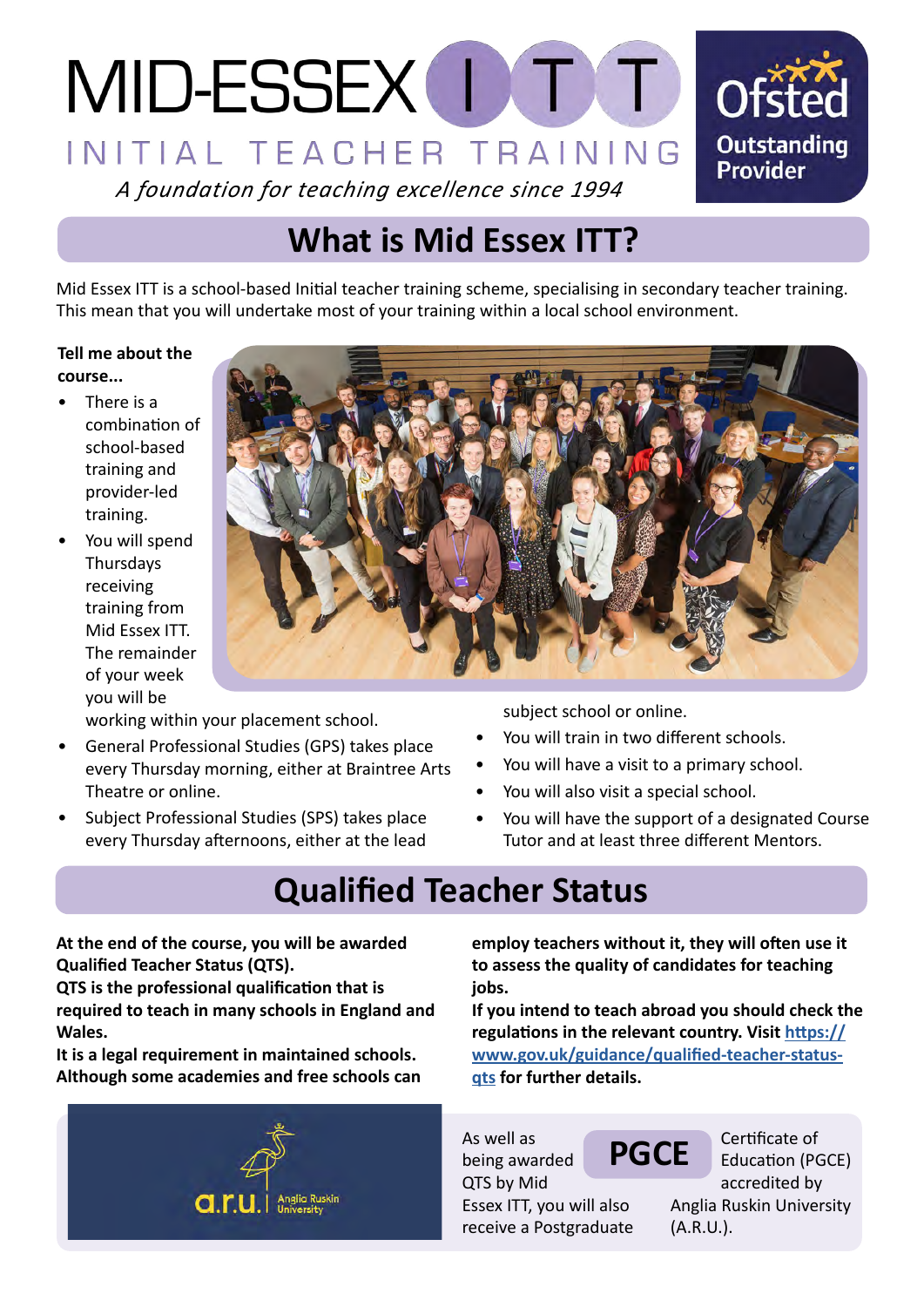

Ofstec **Outstanding** 

## **Tell me more about the training**

- The majority of your training will be school based. You will have Mentors in your school to support you.
- We start the course with three days of compulsory 'Induction' training in July.
- You will then spend four days a week from September at your placement school, and one day a week receiving training.
- All the Mid Essex ITT trainees meet up every Thursday morning\* for General Professional Studies (GPS). Each week we will look at a different aspect of teaching, with all sessions being run by a variety of experienced, practising teachers.
- On Thursday afternoons\*, you will have Subject

## INITIAL TEACHER TRAINING *A foundation for teaching excellence since 1994 A foundation for teaching excellence since 1994*

Professional Studies (SPS). You will be in a small group with trainees studying the same subject as you. The sessions will be led by your Lead Subject Mentor (LSM), who will be an experienced, practising subject teacher.

- Fee-paying trainees will also have additional 'Academic Days'. These are dedicated to working towards the PGCE qualification.
- All our trainers are practising teachers. This means that our trainees are learning from professionals who really know what it is like to be in a classroom.
- The trainee teachers can borrow books from our well-stocked professional development library at Notley High School.

# **Why Mid Essex?**







# **Safer Recruitment of Trainee Teachers**

- Mid Essex ITT has a small, friendly team of staff who get to know all the trainees well and are able to offer personalised support for them every Thursday.
- We have links with more than 20 Essex schools. Mid Essex ITT is fully committed to fairness
- We have an excellent employment record - virtually all of our successful trainees are offered Early Career Teacher (ECT) teaching posts, many within the schools in our partnership.
- All of our training is run by experienced, practising teachers.
- Weekly professional training this is normally held in the Braintree Arts Theatre, but due to COVID restrictions this is sometimes online.
- Additional, weekly, subject-specific training.

- Mid Essex ITT is committed to safeguarding and promoting the welfare of children and young people.
- We implement safer recruitment procedures, and all candidates will be required to have a satisfactory Enhanced Disclosure and Barring Service (DBS) criminal records check.
- Mid Essex ITT will also carry out a check of the children's barred list and prohibition from teaching list.
- Following receipt of the initial application, candidates might be asked to complete a work history form, accounting for any gaps in employment or study.
- Mid Essex ITT will also seek references from two professional individuals and ask each referee to state that he/she "knows of no reason why the applicant should not work with children or vulnerable adults".
- Applicants who have lived or worked overseas might be asked to apply for a certificate of good conduct in addition to their DBS check.
- All applicants will be asked to complete an Occupational Health questionnaire to check that they are fit to train.
- Checks of applicants' public social media accounts might be made prior to appointment.

*\*GPS normally takes place at Braintree Arts Theatre, based on the campus of Notley High School & Braintree Sixth Form, but is sometimes 'virtual' due to COVID-19. Likewise, SPS will sometimes be held online instead of at your LSM's school.*

- Continual assessment process.
- Support of a Mentor, Professional and Lead Subject Mentor, plus our Course Tutors, Director and administrators.
- and equality. We strive to recruit from all backgrounds and value the diversity this brings to the profession. We have full disabled access at our training venue and at a number of schools. We welcome any requests from applicants concerning anything we can do to support you as you apply to join the course.
- More than 25 years' teaching experience and more than 800 alumni.
- A commitment to safer recruitment and safeguarding within our schools.

*"Reflectiveness is woven through the partnership, from leaders to trainees and NQTs, resulting in continually-improving practice"* - **Ofsted, October 2017**



**Mid Essex was last inspected by HM Ofsted inspectorate in October 2017 and was graded as "Outstanding"**

*Our offices at Notley High School & Braintree Sixth Form are open from Monday to Friday, 8.30am to 4.30pm. We will always endeavour to answer your queries and guide you through the application process.*

MID-ESSEX I TT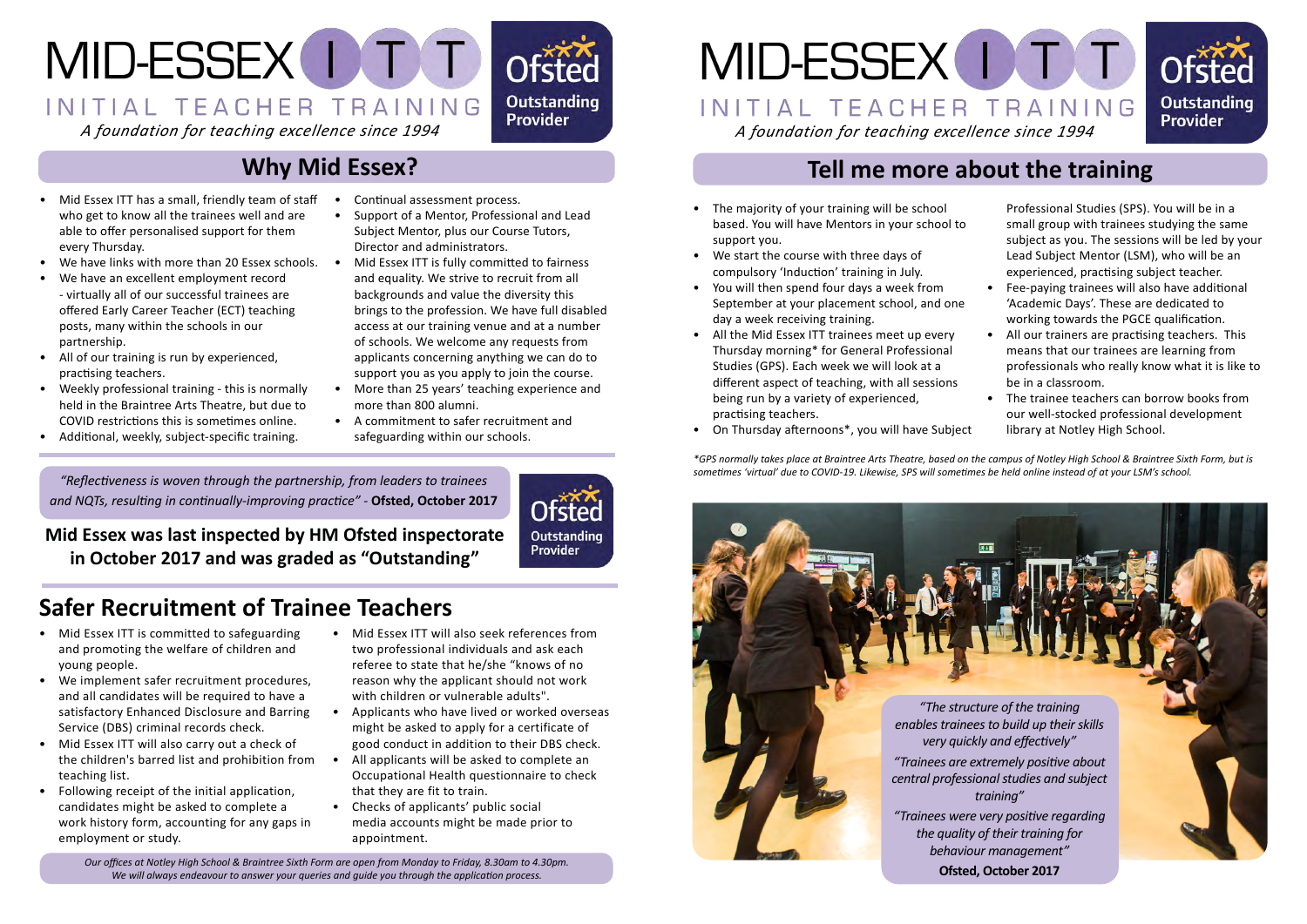

**Outstanding Provider** 

# **Which subjects are available?**

# **Am I eligible to train?**

*A foundation for teaching excellence since 1994*

**For 2022-2023, Mid Essex ITT will offer teacher training in: Art | Biology | Business Studies | Chemistry | Computer Science | Design & Technology | Drama English | Geography | History | Mathematics | Media Studies | Modern Foreign Languages**

**Physics | Psychology | RE | PE (with a second 'EBacc' subject)**

**Help! I'm missing one of the requirements!**



# **What subject can I teach? What is SKE?**

#### **International Qualifications**

If you have an international qualification, you can obtain a Statement of Comparability from UK ENIC, the National Recognition Information Centre: [www.enic.org.uk](http://www.enic.org.uk)

## **Equivalency Testing**

If you do not have GCSE Maths or English in Grade 4 or above, you can take an equivalency test instead.



We can recommend the following organisations: [www.equivalencytesting.com](https://www.equivalencytesting.com/) or [www.astarteachers.co.uk](https://www.astarteachers.co.uk/)

If you want to teach a subject but you are not sure if your subject knowledge is up to scratch, we can point you in the direction

of a Subject



Knowledge Enhancement (SKE) course. An SKE will allow you to build up or refresh your existing knowledge.

SKE courses are for shortage subjects such as Biology, Chemistry, Computer Science, English, French, German, Mathematics, Physics and Spanish. They last between eight and 28 weeks and can be completed full time or part time. You can only register for an SKE course once you have accepted a place on a teacher training course.

We recommend the SKE courses with the TES Institute [\(www.tes.com/institute/subject](https://www.tes.com/institute/subject-knowledge-enhancement-ske)[knowledge-enhancement-ske](https://www.tes.com/institute/subject-knowledge-enhancement-ske)).

|                                                           | <b>SCITT (School-</b><br><b>Centred Initial</b><br><b>Teacher Training)</b>                                                                                                                                                                               | <b>School</b><br><b>Direct Fee-</b><br>Paying 1JW | <b>School Direct</b><br><b>Salaried</b>                                                                                                                                                | <b>Assessment</b><br>Only                                                                                                   |
|-----------------------------------------------------------|-----------------------------------------------------------------------------------------------------------------------------------------------------------------------------------------------------------------------------------------------------------|---------------------------------------------------|----------------------------------------------------------------------------------------------------------------------------------------------------------------------------------------|-----------------------------------------------------------------------------------------------------------------------------|
| What are the<br>minimum<br>requirements?                  | $\checkmark$ Degree: grade 2:2 or above<br>$\checkmark$ Standard equivalent to a GCSE<br>grade 4 in English<br>$\checkmark$ Standard Equivalent to a GCSE<br>grade 4 in Maths                                                                             |                                                   | $\checkmark$ Degree: grade 2:2 or<br>above<br>$\checkmark$ Standard equivalent<br>to a GCSE grade 4 in<br>English<br>$\checkmark$ Standard Equivalent<br>to a GCSE grade 4 in<br>Maths | All of those listed<br>left,<br><b>PLUS</b><br>$\checkmark$ Two years'<br>teaching<br>experience in at<br>least two schools |
| Do I pay tuition<br>fees?                                 | Yes - £9,250 full time,<br>£5,000 a year part time<br>You can pay using Student Finance                                                                                                                                                                   |                                                   | No                                                                                                                                                                                     | Yes (£2,500)*                                                                                                               |
| Will I get a<br>Salary?                                   | No                                                                                                                                                                                                                                                        |                                                   | Yes-unqualified<br>teacher pay range<br>starts at £18,419                                                                                                                              | You will continue<br>to be employed<br>by your school                                                                       |
| Could I be eligible<br>for a bursary or a<br>scholarship? | Bursaries are available in the following<br>subjects (in 2022-2023): Biology,<br>Chemistry, Computing, Design &<br>Technology, Geography, Languages,<br>Maths and Physics.<br>Scholarships are available in<br>Chemistry, Computing, Maths and<br>Physics |                                                   | <b>No</b>                                                                                                                                                                              | No                                                                                                                          |
| How long is the<br>course?                                | One academic year full time or two<br>academic years part time                                                                                                                                                                                            |                                                   | One academic year,<br>full time                                                                                                                                                        | Three months/12<br>weeks                                                                                                    |
| Will I be awarded<br><b>QTS</b>                           | Yes, awarded by Mid Essex ITT                                                                                                                                                                                                                             |                                                   | Yes, awarded by Mid<br><b>Essex ITT</b>                                                                                                                                                | Yes, awarded by<br>Mid Essex ITT                                                                                            |
| Will I receive a<br><b>PGCE?</b>                          | Yes, accredited by the University of<br>Greenwich                                                                                                                                                                                                         |                                                   | No (or you can opt in<br>to complete the PGCE<br>at a cost)                                                                                                                            | No                                                                                                                          |
| What<br>training/support<br>will I get                    | $\checkmark$ Gradual approach to training, best<br>fitting the needs of the candidate<br>$\checkmark$ Mentor support in the classroom<br>for every lesson<br>$\checkmark$ A maximum of 12 lessons per week                                                |                                                   | $\checkmark$ Teaching lessons<br>from your first week<br>$\checkmark$ No Mentor support<br>in the classroom<br>$\checkmark$ Best suited to<br>candidates with<br>classroom experience  | $\checkmark$ No training<br>provided<br>√ Only suitable<br>for candidates<br>with classroom<br>experience                   |

# **Which route into teaching is right for me? Which route into teaching is right for me?**



**The** *minimum* **requirements to train are:**

A degree at classification 2:2 or above

A GCSE grade 4 in Mathematics (formerly grade C)

A GCSE grade 4 in English (formerly grade C)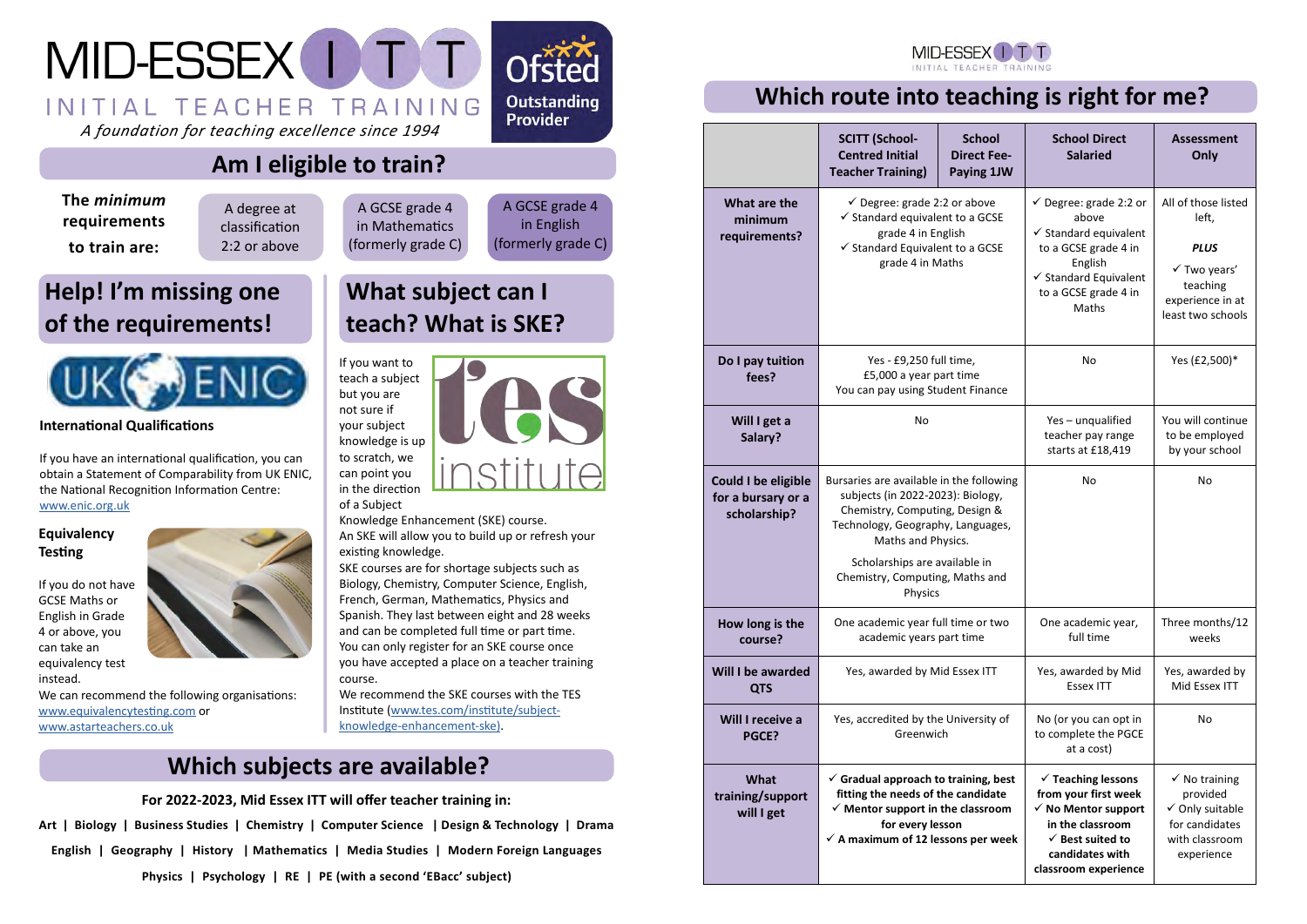

## **The part-time course**



# **Assessment Only (AO) Route**

Our part-time course is aimed at candidates who are keen to take on a reduced workload for their training, allowing them to balance their path into teaching alongside family life or other commitments.

The part-time trainees will receive a very similar experience to the full-time trainees, but spread over two academic years. You can see the main differences in this table.

|                                                    | <b>Full Time</b>                                                                                                                        | <b>Part Time</b>                                                                                                                                                                              |
|----------------------------------------------------|-----------------------------------------------------------------------------------------------------------------------------------------|-----------------------------------------------------------------------------------------------------------------------------------------------------------------------------------------------|
| How does<br>the course<br>work?                    | Year 1:<br>Monday: in school<br>Tuesday: in school<br>Wednesday: in school<br>Thursday: central training - GPS/SPS<br>Friday: in school | Year 1:<br>2 full days in a school<br>1 day of central training on Thursday: GPS/SPS<br>Year 2:<br>2-3 days in a school<br>Option to attend GPS/SPS if needing support                        |
| When would<br>the training<br>start?               | Three days in July 2022: Compulsory<br>induction training for all new trainees                                                          | Three days in July 2022: Compulsory induction<br>training for all new trainees                                                                                                                |
| When would<br>the course<br>run from and<br>until? | 1st September 2022-30th June 2023                                                                                                       | 1st September 2022: Year 1 begins<br>1st September 2023: Year 2 begins<br>30th June 2024: course end date                                                                                     |
| How do<br>the school<br>placements<br>work?        | September-February: A1 placement<br>February-March: B placement (6 weeks)<br>April-June: A2 placement                                   | PT trainees can be placed in one school for<br>Year 1 and a different school for Year 2<br>or<br>The B placement can be a shorter placement<br>(lasting a minimum of one full term) in Year 2 |
| Will I get QTS<br>and a PGCE?                      | Yes, you will get QTS awarded by Mid<br>Essex ITT and a PGCE awarded by the<br>University of Greenwich.                                 | Yes, you will get QTS awarded by Mid Essex<br>ITT and a PGCE awarded by the University of<br>Greenwich.                                                                                       |
| What are the<br>tuition fees?                      | £9,250 for the one-year course                                                                                                          | £5,000 per year<br>(totalling £10,000 over the two years)                                                                                                                                     |
| How do the<br>bursaries<br>work?                   | If you are eligible for a bursary, you will<br>receive one-tenth of the total amount<br>per month.                                      | If you are eligible for a bursary, you will receive<br>one-twentieth of the total amount per month.                                                                                           |
|                                                    | Example: if you are eligible for a £20,000<br>bursary, you will receive £2,000 per<br>month (tax free).                                 | Example: if you are eligible for a £20,000<br>bursary, you will receive £1,000 per month (tax<br>free).                                                                                       |

*As part of its key priorities, Mid Essex ITT is fully committed to tackling the* **workload** *challenges faced by new teachers, and will always consider the* **well-being** *of its trainees.*

### *To meet the requirements for the assessment-only route, candidates must:*

- **• have achieved a standard equivalent to Grade 4 or above at GCSE level in English and Mathematics;**
- **• hold a degree from a UK higher education institution of a 2:2 or higher;**
- **• be proficient in numeracy and literacy and be able to communicate effectiviely in standard English; • Candidates only have 12 weeks to complete the assessment.**
- **• have undertaken significant teaching experience in at least two contrasting schools;**
- **• demonstrate that they meet the Teachers' Standards across a minimum of two consecutive age ranges for their chosen teaching specialism;**
- **• show that they have the appropriate intellectual and academic capabilities and personal qualities, attitudes, ethics and values;**
- **• have been subject to and passed the Disclosure**
- **and Barring Service (DBS) and criminal records checks, and**
- **• have completed a Fitness to Work assessment at their school.**

#### *Please note:*

- **• Candidates' experiences need to be recent so that they are up to date with things such as National Curriculum changes and policies.**
- **• Candidates will be observed to assess their suitability at least twice by staff from Mid Essex ITT.**
- **• Candidates will be asked to provide an evidence folder to demonstrate that they have met the criteria of all eight Teachers' Standards, plus Part 2 of the Standards.**

- **• If candidates meet all of the above criteria, Mid Essex ITT will then interview them to make sure that they are suitable and require NO training. panel and general administration. • Once accepted on to the AO route, there is then a further, non-returnable charge of £2,100.**
- **• There is an initial application processing fee of £25 payable by the AO teacher or supporting school. • An additional £600 is payable by schools outside of Essex (£200 payable at the interview stage visit, £400 once accepted).**
- **• If the AO candidate progesses to interview, then a further fee of £375 is payable to cover the costs of the interview, lesson observation, interview with the line manager, selection**  *• AO candidates will not be able to start on the programme until all of the fees have been paid in full by the host school.*

*"Working with my course tutor has been great from start to finish. He has made a huge difference to my understanding of the profession, and what it takes to be an excellent practitioner. He has a brilliant way of steering you into methods of improvement without making you feel patronised or undervalued in any way" Assessment Only candidate, 2019*

*Our offices at Notley High School & Braintree Sixth Form are open from Monday to Friday, 8.30am to 4.30pm. We will always endeavour to answer your queries and guide you through the application process.*

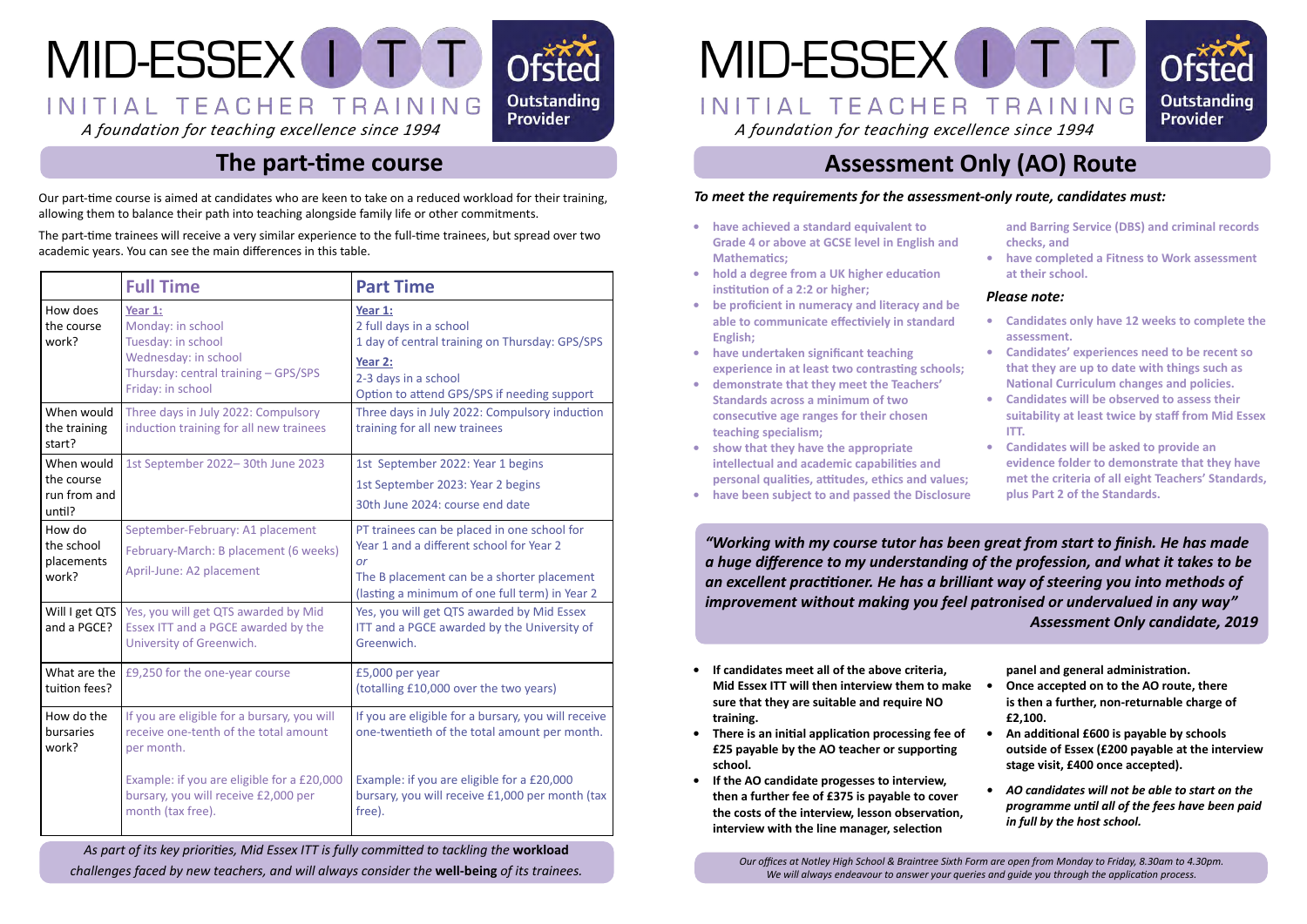# **Where will I teach?**

Each year, Mid Essex ITT works with around 20 schools in Essex. You will have the opportunity to work at two of these schools. We aim to place you in a school which best suits your requirements.

## **Mid Essex ITT's Consortium Schools 2022-2023:**



[www.alechunter.org](http://www.alechunter.org/) www.bchs.essex.sch.uk



[www.](https://www.chelmervalleyhighschool.co.uk/) chelmervalleyhighschool.co.uk and a [www.thedeanes.academy](http://www.thedeanes.academy/)





# **Let's talk about the money…**

## **How much does it cost?**

The tuition fee to train full-time as a teacher with Mid Essex ITT is £9,250. If you choose the parttime route, it is £5,000 per year, across two years.

## **How can I pay the tuition fee?**

- You can apply for a loan from Student Finance England.
- They will pay the money directly to Mid Essex ITT to cover your fees.
- You will only have to repay the loan when your income is over the threshold.
- Interest starts being added to your loan from when you get your first payment.

## **Will I get paid?**

School Direct "salaried" trainees do receive a salary. This is an on-the-job programme that allows you to qualify as a teacher and pays you a salary while you work. As an unqualified teacher, you will be paid a taxable income of £18,419

(2021 figure). The school will cover the cost of your tuition fees to train. Please note, you will only be considered for this route with significant previous school experience, ideally in a teaching capacity.

## **Is there any funding?**

Yes! Some subjects are eligible for a tax-free bursary. This does not have to be paid back. The amount of funding depends on the subject you intend to train in (not your degree subject). You do not need to apply for a bursary – if you are enrolled on a non-salaried postgraduate course and meet the eligibility criteria, Mid Essex ITT will apply on your behalf and you will begin receiving payments in the October of your first term.

*For more information, visit: [www.gov.uk/student-finance](https://www.gov.uk/student-finance)*

# student finance england





[www.greenswardacademy.org](https://sites.google.com/aetinet.org/greenswardwebsite)



[www.helena-romanes.essex.sch.uk](https://www.helena-romanes.essex.sch.uk/)



[www.moulshamhigh.org](https://www.moulshamhigh.org/) [www.notleyhigh.com](https://www.notleyhigh.com/)





[www.plume.essex.sch.uk](https://www.plume.essex.sch.uk/) and a state [www.ramseyacademy.com](http://www.ramseyacademy.com)



[www.sandon.essex.sch.uk](https://www.sandon.essex.sch.uk/) [www.shenfield.essex.sch.uk](http://www.shenfield.essex.sch.uk)



[www.hedingham.essex.sch.uk](http://www.hedingham.essex.sch.uk/) [www.honywoodschool.com](http://www.honywoodschool.com)



[www.hylands-tkat.org](https://www.hylands-tkat.org/)

[www.mayflowerhigh.essex.sch.uk](http://www.mayflowerhigh.essex.sch.uk)

# **Bursaries and Scholarships 2022-2023**

| <b>Subject</b>      | Bursary* | Scholarship** |
|---------------------|----------|---------------|
| Biology             | £10,000  |               |
| Chemistry           | £24,000  | £26,000       |
| Computing           | £24,000  | £26,000       |
| Design & Technology | £15,000  |               |
| Geography           | £15,000  |               |
| Languages           | £15,000  |               |
| Maths               | £24,000  | £26,000       |
| Physics             | £24,000  | £26,000       |

[http://www.midessexteachertraining.com/about-us/our-schools](https://www.midessexteachertraining.com/about-us/our-schools) You can view an interactive map of all our schools on our website: *teach. To receive a bursary or scholarship you must be entitled to support under the Student Finance England criteria.* 



*\* Availability is dependent on your highest relevant academic award and the subject in which you are training to Bursaries are available to trainees with a first, 2:1, 2:2, Master's or PhD. \*\* Trainees in Chemistry, Computing, Maths and Physics are able to apply for a teacher training scholarship with the appropriate professional body. Scholarships are awarded in place of a bursary.* For more information about bursaries and scholarships available for trainee teachers, visit [www.getintoteaching.education.gov.uk](https://getintoteaching.education.gov.uk/funding-my-teacher-training/bursaries-and-scholarships-for-teacher-training)

https://www.theongaracademy.org/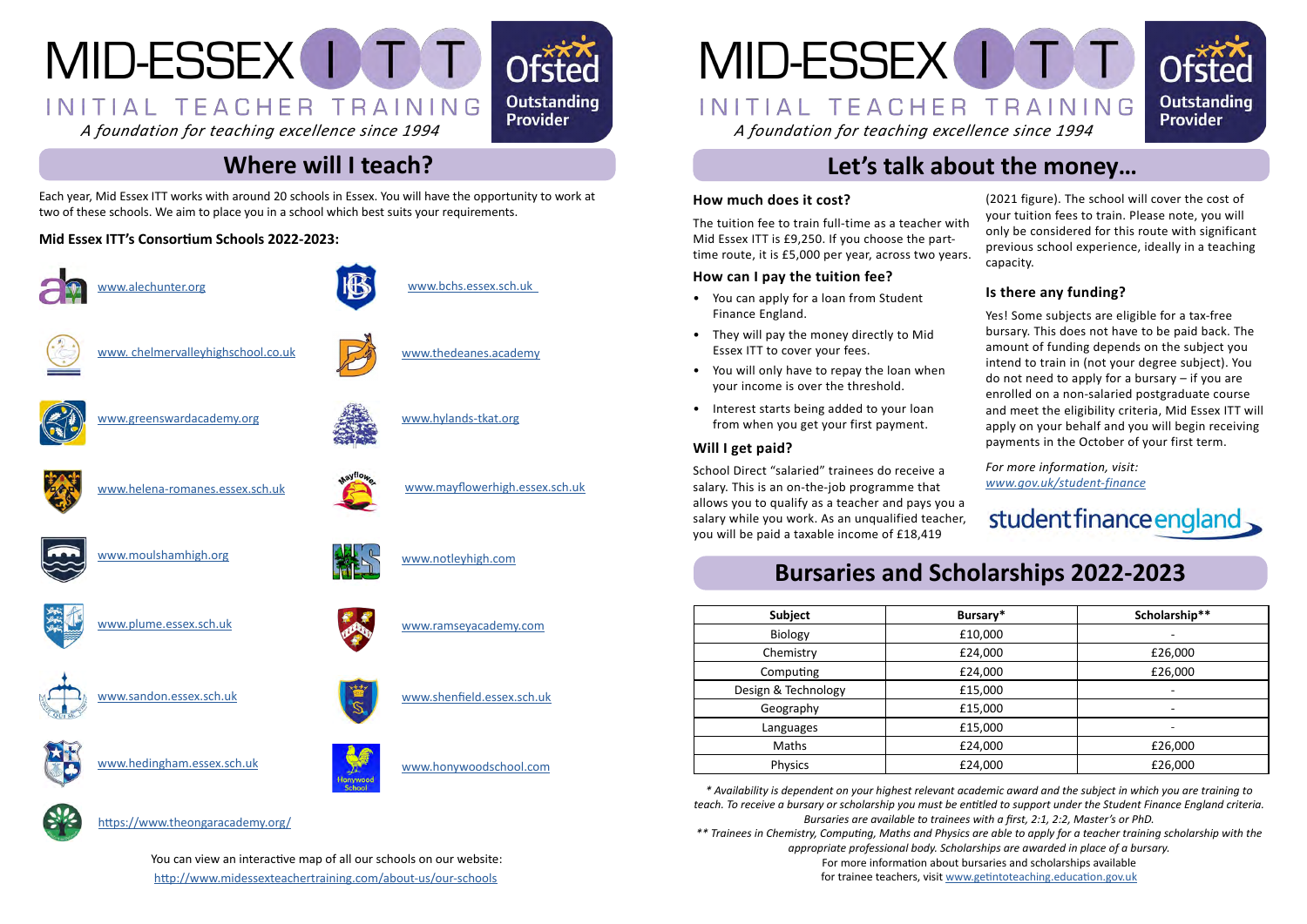## **...more about the money**

# MID-ESSEX I TT Ofstec INITIAL TEACHER TRAINING

*A foundation for teaching excellence since 1994*

# **How do I apply?**

You can apply for our courses through [Apply](http://www.apply-for-teacher-training.service.gov.uk/candidate).

[www.apply-for-teacher-training.service.gov.uk/](https://www.apply-for-teacher-training.service.gov.uk/candidate) [candidate](https://www.apply-for-teacher-training.service.gov.uk/candidate)

This website also has lots of helpful information:

[www.getintoteaching.education.gov.uk](https://getintoteaching.education.gov.uk/) 

All our School Direct places (both fee-paying and salaried) are attached to a Lead School, and therefore you will need to apply to:

> **Mid Essex SCITT Consortium (provider code: M82) and/or Professional Learning Network (provider code: 1JW)**

Both will offer you exactly the same training with Mid Essex ITT – it is simply a different code. You can apply for courses under both of the provider names if you choose.

## **What are we looking for?**

We are looking for ambitious trainee teachers who are passionate and enthusiastic about their subject and have a desire to share it with young people of all abilities in the secondary age range. The staff at Mid Essex ITT are committed to inclusive

recruitment and we welcome applications from under-represented groups.

### **References**

INITIAL TEACHER TRAINING *A foundation for teaching excellence since 1994*

> You will need two referees. References must be completed online before you can submit your application. References must be academic or professional. We cannot accept personal references.

### **Personal Statement**

Make sure you get the grammar, spelling and punctuation correct. You should also include the following if you want to write a successful personal statement:

- your reasons for wanting to teach;
- evidence that you understand the rewards and challenges of teaching;
- details of your previous education and how you have benefitted from it;
- experience of teaching, such as visits to schools, classroom observation or working as a teaching assistant;
- any other work with young people, such as helping with a youth club, working at a summer camp or running a sports team;
- the range of relevant abilities and skills you can bring to teaching, for example, practical experience, managing people, working with/ leading a team and communication skills; and
- whether you've attended taster days/school experience visits.

- are on a low income;
- have children;
- have adult dependents; or
- are a disabled student.

### **Scholarships for 2022-2023**

Scholarships of up to £26,000 are available in Chemistry, Computing, Mathematics and Physics. These prestigious awards are aimed at high-quality graduates with a 2:1 or first-class degree. The scholarship will be instead of the standard bursary, but trainees who are not awarded the scholarship will still be eligible for the standard bursaries.

As well as financial support, as a scholar you'll enjoy a range of prestigious benefits, including:

- free membership from the professional subject associations awarding the scholarship;
- access to resources and events to support you through your training;
- support to improve your teacher practice and subject knowledge; and
- networking opportunities from a community of like-minded scholars.

For further information, visit the appropriate subject association websites:

• BCS, The Chartered Institute for **Computing**: www.[academy.bcs.org](https://www.bcs.org/more/bcs-academy-of-computing/) 

- Royal Society of **Chemistry**: [www.rsc.org](https://www.rsc.org/)
- **• Mathematics** Teacher Training Scholarships: [www.teachingmathsscholars.org](http://teachingmathsscholars.org/home)

**Outstanding** 

**Provider** 

• Institute of **Physics** scholarships: [www.iop.org](https://www.iop.org/) 

### **I might need some extra financial support**

That's ok. You might be able to apply for funding to help pay for your tuition fees and to help with living costs.

For example, you might be eligible for extra help if you:

**Take a look here to see if you're eligible: [www.gov.uk/student-finance-calculator](https://www.gov.uk/student-finance-calculator)**

**Visit [www.getintoteaching.e](https://getintoteaching.education.gov.uk/funding-my-teacher-training/bursaries-and-scholarships-for-teacher-training)ducation.gov.uk for further information on scholarships and bursaries.**

Mid Essex ITT is committed to supporting the well-being of our trainees. Here are some of the ways we endeavour to do this:

- You will have the opportunity to get to know your fellow trainee teachers and meet up each week\*.
- You will be allocated a Course Tutor at Mid Essex ITT who will support you through the course.
- You will always be able to speak to someone from Mid Essex ITT over the phone or via email during office hours.
- We strive to reduce any unnecessary workload associated with teacher training.
- You will have two Reading Days to help with the write-up of your PGCE assignments.
- We take all trainees on a visit to Colchester Zoo!
- We offer weekly Course Tutor support for all trainees.
- We have a trained counsellor for trainees experiencing extenuating circumstances during the course.

# **Well-being**







30th June 2023 Course Completion

## 1st Sept

2022 You will start at your placement school

## **Key Dates:**

*\* These meetings are sometimes 'virtual' due to COVID-19*